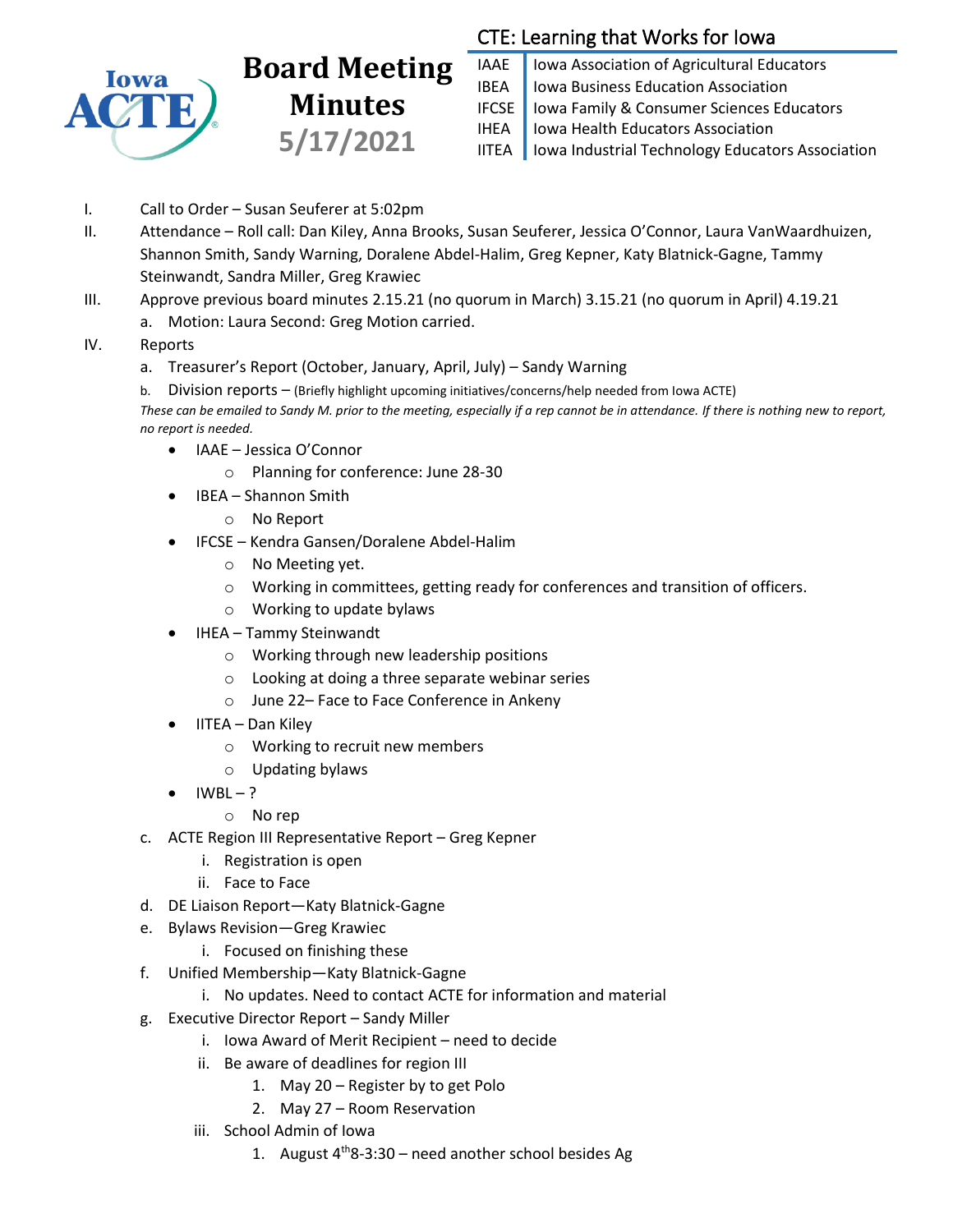- 2. Iowa School Board November 17: 3:00-5:00, November 18: 9am-3pm
- 3. CTE Learn Free master key to all courses for all Board members May, June, July
- 4. Post-Secondary PACE wants to start a cohort, then add as a division within the next year
- h. Membership Report Sandy Miller
	- i. 452
- V. Unfinished Business:
- VI. New Business:
	- Program of Work:
	- a. Member Value and Engagement
		- i. State Award Nominations from each Division due 9/1/21
		- ii. David Bunting CTE Teacher Preparation Scholarship due 9/1/21
		- iii. Iowa Award of Merit Nominees Sandy Miller
			- 1. Nominees:
				- a. Tara Troester
				- b. Karen Swanson
				- c. Chris Russell
		- iv. Awards and Scholarship Committee Chair Sandy Miller
			- 1. We have an interested committee chair, but may need her to be on the board for congruency with bylaws.
	- b. Professional and Leadership Development
		- i. Region III Conference -Minnesota 2021, Register by May 20 for polo, hotel by May 27
			- 1. Board Members Attending? Policies state: *President, First Vice President, Second Vice President. If one* 
				- *of these three is unable to attend, the Past-President shall be eligible for reimbursement.*
					- a. Encourage people to go, we will be planning Region III in 2022
					- b. Let Sandra or Susan know if you are planning to go to this event
					- c. Award of Merit Recipients Tara Troester & Karen Swanson
		- ii. Region III Conference in Iowa 2022– Greg Kepner
			- 1. Save the Date Flyer June 15-17, 2022, Embassy Suites, DM
			- 2. Committee: Greg Kepner, Greg Krawiec, Sandy Warning, Doralene Abdel-Halim
		- iii. Iowa ACTE Conference, Sept 21, 2021 Greg Krawiec/Sandy M
			- 1. Committee Greg Krawiec Chair, Doralene Abdel-Halim, Greg Kepner, Susan Seuferer, Laura Van Waardhuizen, Sandy Warning, Sandy Miller, Katy Blatnick-Gagne
			- 2. Keynote?
				- a. CTE without Limits
					- i. Kim Green
					- ii. [https://cte.careertech.org/sites/default/files/CTEWithoutLimits\\_Vision\\_](https://cte.careertech.org/sites/default/files/CTEWithoutLimits_Vision_2021.pdf)
				- [2021.pdf](https://cte.careertech.org/sites/default/files/CTEWithoutLimits_Vision_2021.pdf)
			- 3. DE Sponsorship?
			- 4. First Conference Planning Meeting date/time?
				- a. Greg will come up with some dates.
		- iv. Face to Face Board meeting July 16, Kirkwood Community College, 9:00 a.m. 3:30 p.m.
	- c. Advocacy and Awareness
		- i. SAI Conference August 4, 8:00 3:30 Registration Complete, need more teachers to exhibit
		- ii. IASB Conference Wed., November 17, 3:30 5:00; Thurs., November 18, 9:00 2 p.m.
	- d. Strategic Partnerships
		- i. PACE division